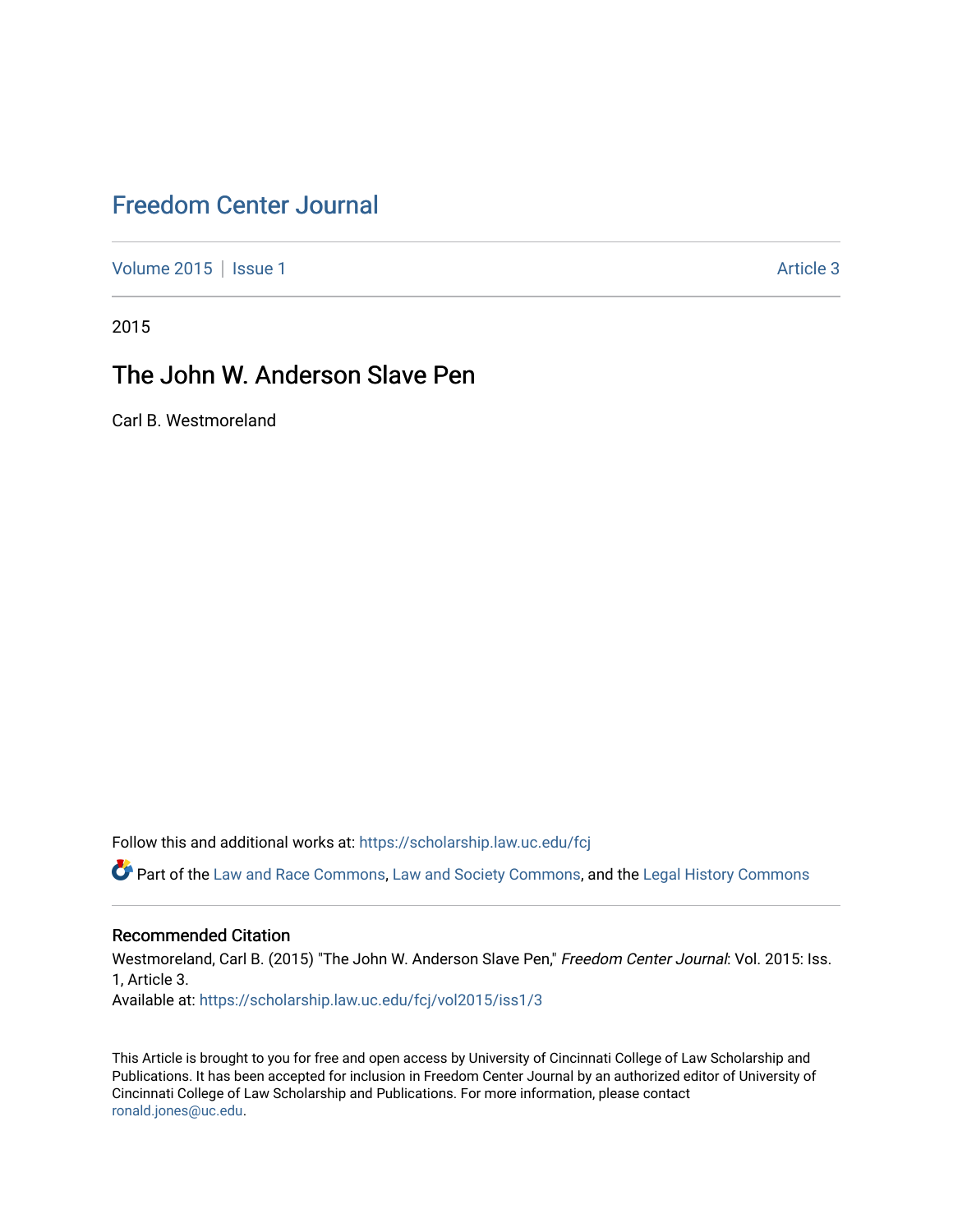### **THE JOHN W. ANDERSON SLAVE PEN**

#### *Carl* B. *Westmoreland*

At the end of  $18<sup>th</sup>$  century America, a series of events occurred that forever changed the economic and political status of white Americans. These changes were heavily influenced by the transportation of blacks to this country, the circumstances surrounding their enslavement, and the increasing demand for cotton. America's founders prohibited the importation of enslaved Africans into the United States at the 1787 Constitutional Convention. This prohibition, however, occurred at a time when America was expanding and additional labor was necessary. The invention of the cotton gin in 1793 increased the amount of market ready cotton. The Louisiana Purchase doubled the size of the United States, which meant more fertile soil for cotton production via slave labor. These major changes in the American economy meant that white Americans had to continue slave operations in a way that complied with the prohibition against importing slaves.

÷

Slaves were needed to fulfill the labor needs of the new land and King Cotton.<sup>1</sup> Due to the aforementioned prohibition, a lucrative business of moving slaves from the Old South to Louisiana Territory began.<sup>2</sup> Slave dealers from New York City, New York, Perth Amboy, New Jersey, Baltimore, Maryland, Alexandria, Virginia, Richmond, Virginia, and Charleston, South Carolina initiated the process of relocating more than **1**  million slaves, a process now known as the Internal Slave Trade. Lines of enslaved men, women, and children were marched down Pennsylvania

<sup>†</sup> Senior Advisor at the National Underground Railroad Freedom Center.<br><sup>1</sup> King Cotton is a term people used to describe the economic and political power cotton production had on the national and international economy prior to the Civil War. Harvard Professor Henry Louis Gates is one of many scholars who remind us that by 1830, cotton was America's leading export *(See* Gates Jr., Henry Louis, "Why was Cotton 'King'?", *The Root,*  http://www.theroot.com/articles/history/2013/02/why was cotton king.html); "King Cotton," Encyclopedia Britannica Online, *available at,*  http://www.britannica.com/event/King-Cotton; *See also,* "History of Lehman Brothers: Laying the Foundation," Harvard Business School, Baker Library<br>Historical Collections, http://www.library.hbs.edu/hc/lehman/history.html.  $Whitney$  Plantation, http://www.whitneyplantation.com/the-domestic-slave-

trade.html.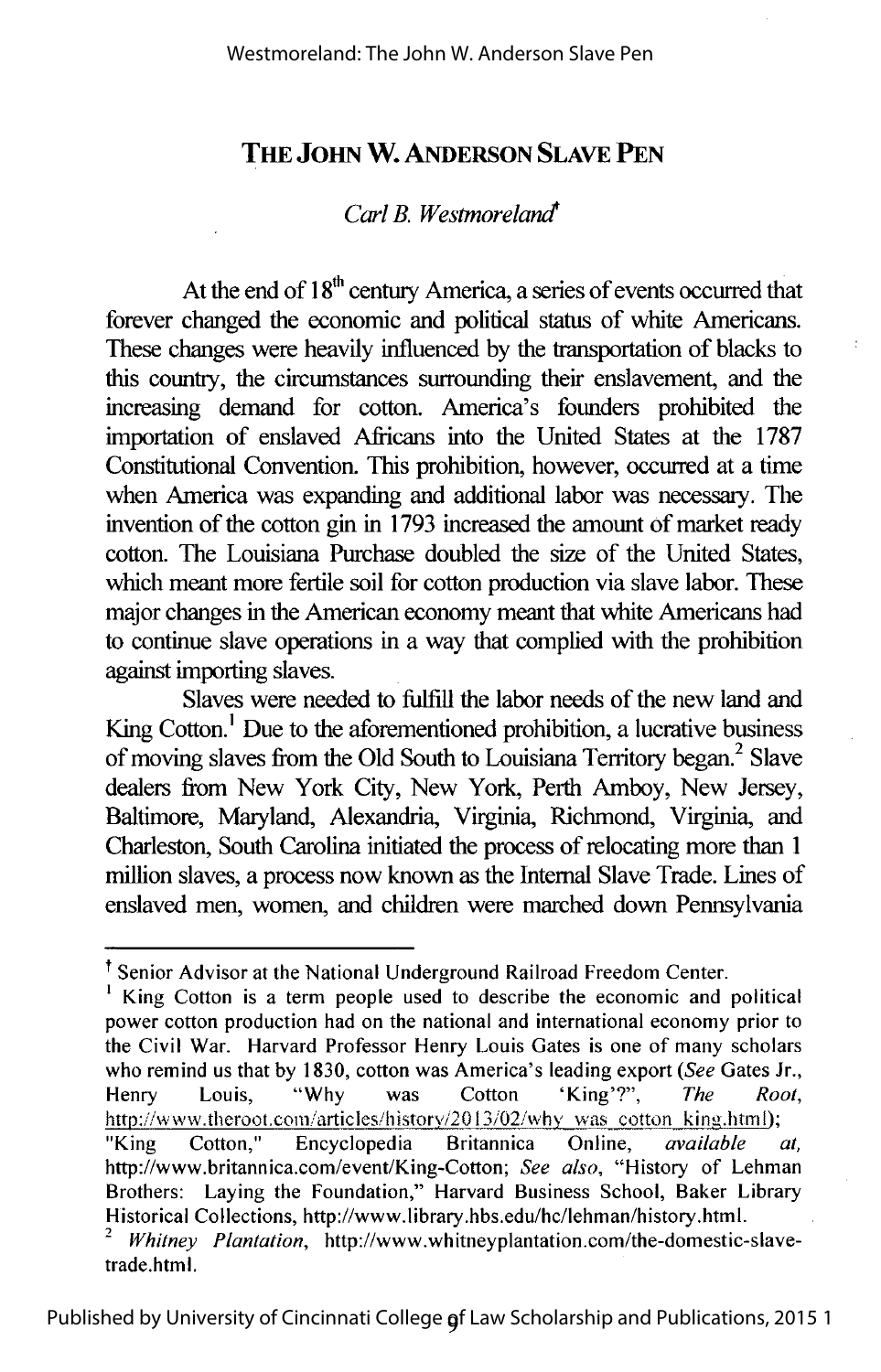Avenue in Washington, D.C. to the boats that moved them to the Port of New Orleans and sometimes to Texas via the Atlantic Ocean. Many slaves were also relocated by the Mississippi River from New Orleans, north to the Red River to Texas to plow, plant, and harvest Virginia was the largest contributor to the trafficking of Black people for the purposes of slave labor and property interests.<sup>3</sup> A continuous chained ribbon of Black people were marched west to Wheeling, Virginia (now West Virginia), where they ioined the slaves being transported by river fleet from Maryland. From there, they were taken down the Ohio River to Kentucky, Tennessee, and Missouri.

One man particularly involved in the Internal Slave Trade was John W. Anderson. He was a Virginian who had moved from Amelia County, Virginia to Maysville, Kentucky. In the 1800 Kentucky Census he and seven of his siblings appear on tax records in Mason County, Kentucky.<sup>4</sup> In 1812, Anderson was listed as a member of the Mason County Militia.5 Listed along him was his neighbor, Thomas Marshall, who would become Anderson's business associate and who was also first cousin to U. S. Supreme Court Justice, John Marshall.

In 1825, the court records of Adams County, Mississippi (November term) list Anderson as a witness in a slave trial that involved physical conflict with Edward Stone, a publicly known slave dealer, and a male slave while in route to Natchez. Mississippi. Anderson had moved from transporting tobacco from Mississippi to serving as an tmderstudy to the area's most successful slave dealer. Edward Stone.<sup>6</sup> Stone was from nearby Paris, Kentucky.

John W. Anderson, following in the steps of Edward Stone, seemed to prosper in similar substance and style. In 1825 he purchased a

<sup>6</sup> http://www.findagrave.com/cgi-bin/fg.cgi?page=gr&GRid=31840546; See also J. WINSTON COLEMAN, JR., SLAVERY TIMES IN KENTUCKY ( 1940).

#### https://scholarship.law.uc.edu/fcj/vol2015/iss1/3

2

<sup>3</sup>*Id.* 

 $4$  A significant amount of the material that I used in this essay was secured from an 800-page document that the Museum developed with the assistance of the Natural & Ethical Environmental Solutions. We worked specifically with Jeanne Kreinbrink, M.A., R.P.k, in her capacity as their principal investigator. This document was developed in order to comply with the requirements of the U.S. Department of the Interior's research standards. Among Your Friends And Acquaintances "The Anderson Slave Pen And The Business of Slavery Cultural Resources Mitigation, at 15MSI 12/MS549 Mason County, Kentucky (page 31 and 48).<br> $\frac{5 \text{ Id}}{1}$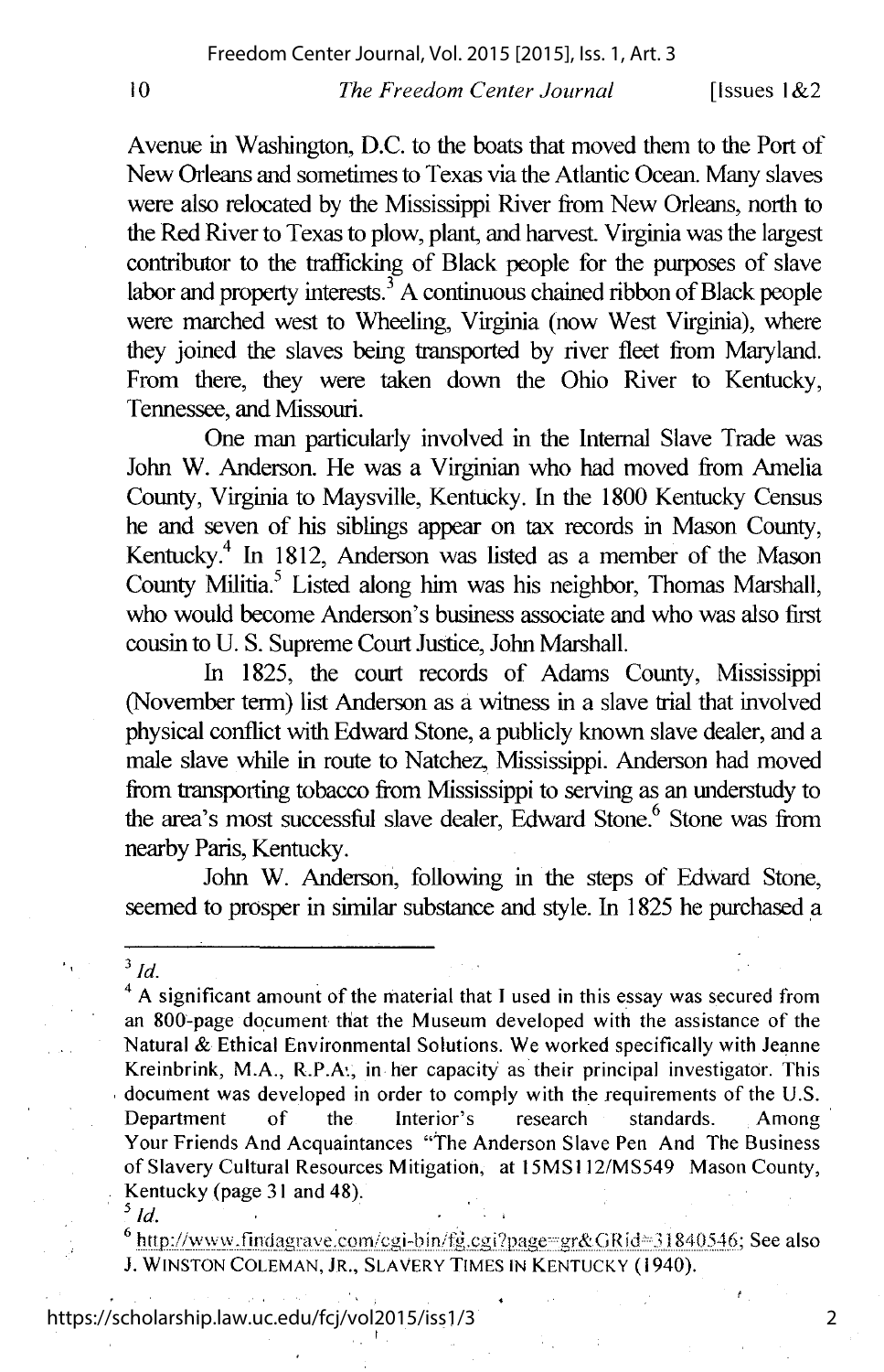100-acre tract of land at the intersection of the Dover Road (now known as Walton Pike) and Highway  $9<sup>7</sup>$  In an 1829 newspaper ad, Anderson was listed as owner of several imported thoroughbred horses, including one named Paragon. The 100-acre property Anderson purchased in 1825 was the site of the John W. Anderson Slave Pen, now on permanent display at the National Underground Railroad Freedom Center. The Slave Pen was a human warehouse, a holding place for enslaved people. The pen held slaves, chained to the floors and ceiling, until enough human bodies were purchased to make the journey to Natchez, Mississippi worth it. Anderson purchased people at auctions, county courthouse sales, and from private owners within a 50-mile radius ofhis home.

According to Adams County, Mississippi court records and Mason County, Kentucky probate records, Anderson would obtain 30 or more enslaved people over a period of weeks, sometimes months, and then take them to Mississippi by flatboat or by foot. In a November 15, 1830 court case regarding "a slave deal gone bad," James Kempe, a Mason County farmer described seeing Anderson taking many enslaved people to Dover, Kentucky. Dover is a small Ohio River port. The next day, *The Maysville Eagle* posted an advertisement on behalf of John Anderson in an effort to recover 2 slaves John, 20, and Jim, 24, who had escaped during the journey. This advertisement is one source that clearly indicates Anderson's profession as a slave dealer.

Anderson was able to secure financing for his endeavors from some of the leading citizens of Maysville and the surrounding community. On July 20, 1831 he borrowed \$10,000 from John Marshall. The probate records of Mason County note the amount was in fact repaid. On July 30, 1832, Anderson borrowed \$12,000; and again the debt was paid.<sup>8</sup> Marshall's involvement indicates that much of white America approved of the Internal Slave Trade and profited greatly from investing in it

John Anderson's Slave Pen was a place of fear that reinforced hopelessness and ripped apart families. In a letter sent to Thomas Marshall on November 24, 1832, Anderson bragged, "A girl I bought in Cynthiana of Weathers cost \$350. I sold her to a young cotton planter for \$1,100."9

<sup>&</sup>lt;sup>7</sup> Mason Co., KY Deed Book pg. 30 & 65-66 (on site with the author).<br><sup>8</sup> Among Your Friends And Acquaintances "The Anderson Slave Pen And

The Business of Slavery Cultural Resources Mitigation, at 15MS112/MS549 Mason County, Kentucky (pages 56-57).<br><sup>9</sup> Letter to Thomas Marshall, Nov. 24, 1832 Pg. 56, a Xerox copy of the original

letter is mounted behind glass on a kiosk outside the Slave Pen; the letter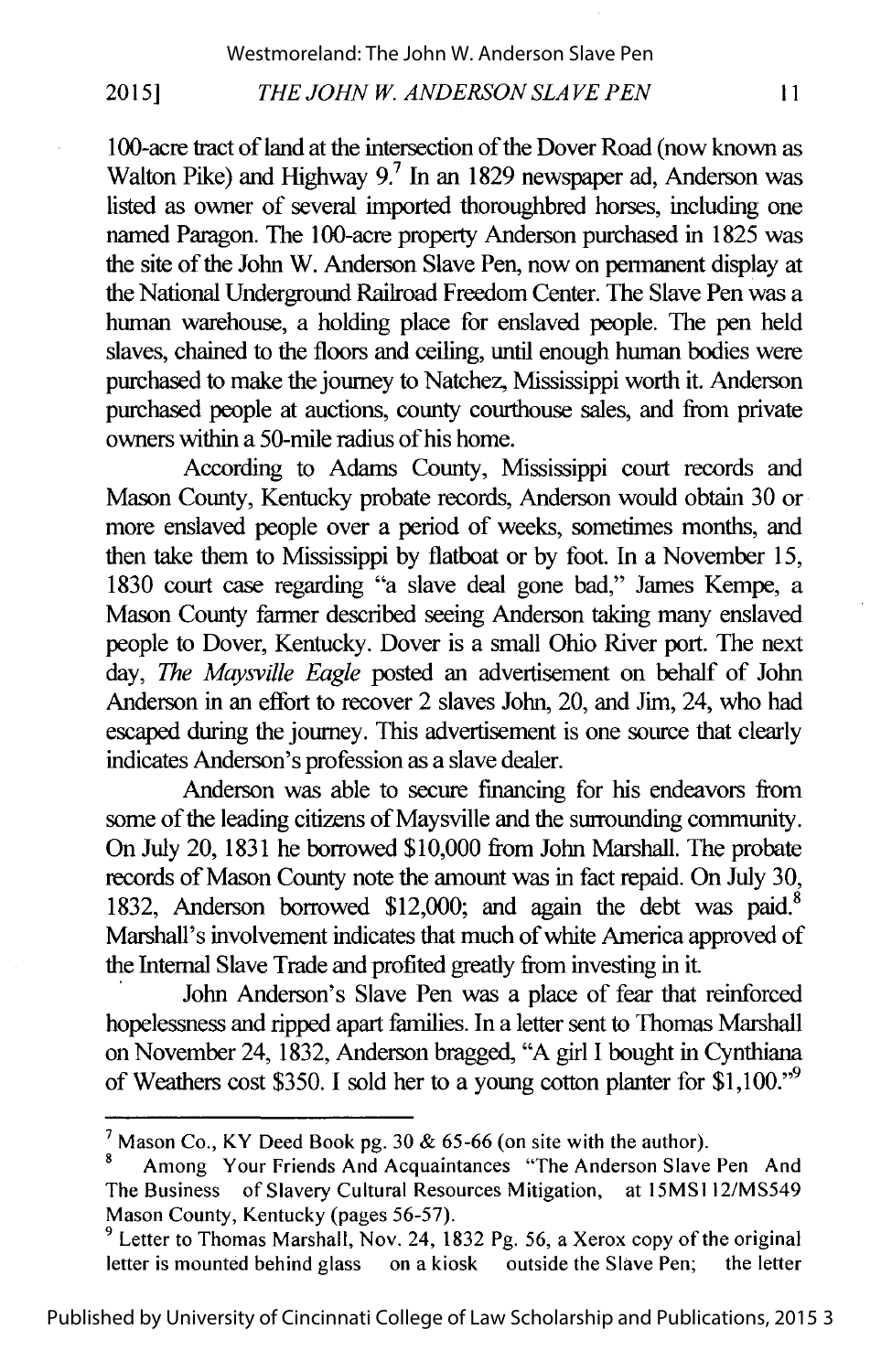This letter was included as evidence in a court case filed against Anderson by Thomas Marshall who did not receive the profit he expected on his investment. Mississippi tax records from 1832 and 1833 indicate that Anderson grossed  $$38,000$  from selling slaves.<sup>10</sup> This was equivalent to \$800,000 in 2000 and over \$1 million in 2016.<sup>11</sup>

On October 14, 1826, *The Louisville Gazette* reported that slaves had killed Edward Stone, midstream on the Ohio River.<sup>12</sup> Anderson again succeeded in Edward Stone's footsteps. On July 22, 1834 John W. Anderson died from trauma incurred while he was chasing two men who had managed to escape from the Slave Pen. It is said that the slaves present at the Slave Pen at that time could hear the chase and the consequences thereof. Anderson himself did not leave behind many written documents. However he did leave a public trail in *The Maysville Eagle* newspaper and the probate and civil court records. These documents have aided in understanding how whites moved a million blacks from enslavement east of the Appalachians to the snake-infested cotton fields of Alabama, Mississippi, Louisiana, and Texas. This forced migration enabled America to become the world's leading economic power by the  $20<sup>th</sup>$ century through slave labor.

The slaves that remained chained in the Pen after Anderson died waited in fear for their fate. Jolm Anderson's daughter, Susan, made the decision that the 32 people should not be sent to Mississippi. Instead, she sold them to residents of Mason County who agreed to keep them in Kentucky. This choice is reflected in the Mason County courthouse

<sup>12</sup>COLEMAN, *supra* note 6 at 173-176.

4

is on file at the State Archives in Frankfort Ky. In the probate records that originated in Mason Co., Maysville KY, after the death of John W. Anderson the owner of the Slave Pen; Among Your Friends And Acquaintances "The Anderson Slave Pen And The Business of Slavery Cultural Resources Mitigation, at 15MSI 12/MS549 Mason County, Kentucky (page 56).

Among Your Friends And Acquaintances "The Anderson Slave Pen And The Business of Slavery Cultural Resources Mitigation, at 15MSI l2/MS549 Mason County, Kentucky (pages 58).

<sup>&</sup>lt;sup>11</sup> Among Your Friends And Acquaintances "The Anderson Slave Pen And The Business of Slavery Cultural Resources Mitigation, at ISMS! 12/MS549 Mason County, Kentucky (page 59).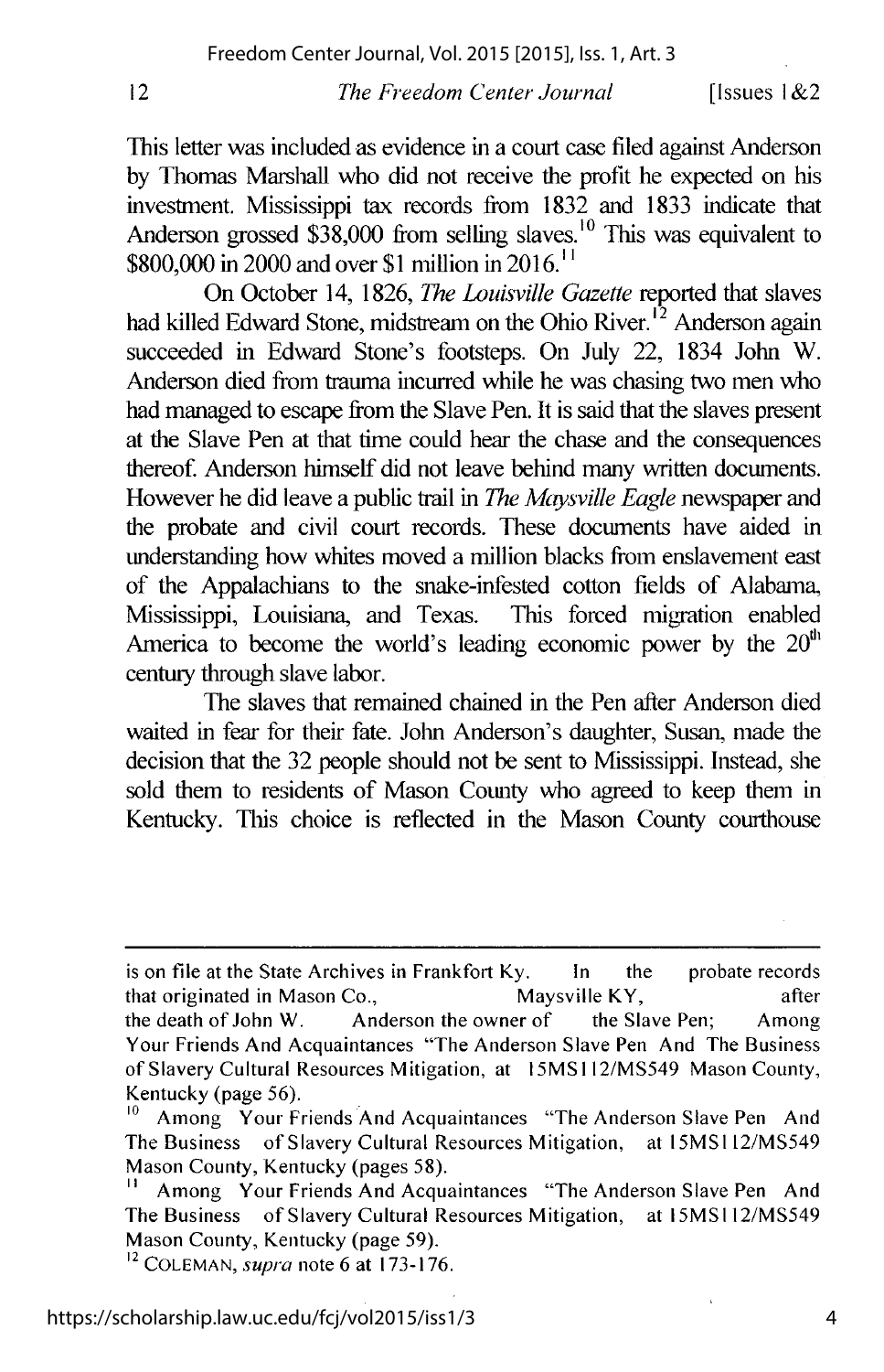## 2015] *THE JOHN* W. *ANDERSON SLAVE PEN* 13 Westmoreland: The John W. Anderson Slave Pen

records, which chronicled the 1857 auction, where 32 Black people were sold $^{13}$ 

<sup>&</sup>lt;sup>13</sup> Among Your Friends And Acquaintances "The Anderson Slave Pen And The Business of Slavery Cultural Resources Mitigation, at 15MS112/MS549 Mason County, Kentucky (page 67).